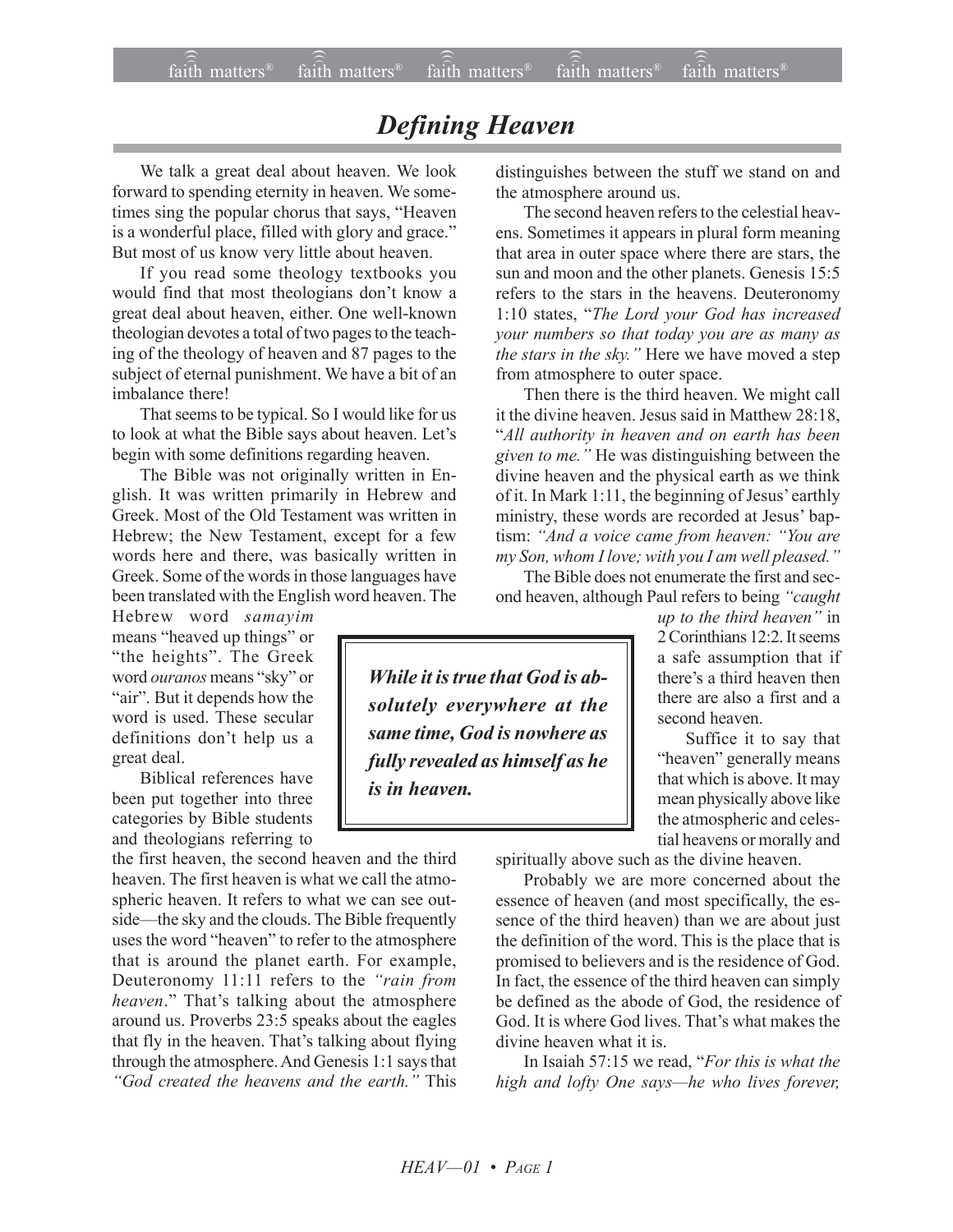*whose name is holy: "I live in a high and holy place ....*" That's where God lives in heaven. The Old Testament refers to "Jehovah, the God of *heaven*", referring to the place where God lives. In Acts 7:48-49 we read, ". . . .the Most High does *not live in houses made by men. As the prophet says: ëHeaven is my throne, and the earth is my footstool.*<sup>*n*</sup> God's throne is in heaven. And in Exodus 20:22 God speaks and says, "*I have spoken to you from heaven.*"

But those who know enough about theology understand that one of the basic attributes of God is that God is omnipresent. He is in all places. He's everywhere. So, how can God be in heaven and someplace else at the same time? When Solomon was dedicating the temple in Jerusalem he asked in 1 Kings 8:27, *ì. . . will God really dwell on earth? The heavens, even the highest heaven, cannot contain you. How much less this temple I have built!*" If God can't be contained in heaven, then how can we say that's where he lives? Maybe you're more familiar with what the psalmist wrote in Psalm 139:7-8: "*Where can I go from your Spirit? Where can I flee from your presence? If I go up to the heavens, you are there; if I make my bed in the depths, you are there.*"

So, how can we say that heaven is a place where God lives? If God can be found in heaven, on earth, in hell, everywhere and if God is all places at all times then how does that definition work?

God is very different than we are. Because of that it's hard to come up with adequate explanations. But there are some comparisons that we can make. Rough as they are they can help us to understand all of this, at least somewhat.

The sun is 93 million miles away from the earth, yet the light and energy of the sun are everywhere on the earth and in space, too. They are both places at the same time, but in a different way. Sunlight isn't here in the same way that it's in space. We should be thankful because otherwise we would be cooked by the sun.

So, God manifests himself in different ways in different places. The same God manifests himself as a terrible judge against sin before a sinful nation and as a merciful and forgiving friend before a penitent sinner.

When I am in different places with different people I'm seen differently by them. If I visit my ophthalmologist, he sees me as an eye. When I visit the dentist, I am a tooth. When I talk to people who are hurt or troubled, I'm a counselor. When I'm with my neighbors, I'm a lawn mower. To the gas station attendant, I'm a car. They see me in different ways. But there is one place where I can be fully and naturally me--at home!

God is in lots of places and assumes different ways and different roles. But the one place where God can be himself, where God's full glory can be revealed, is heaven. It is the one place where God can fully exhibit his holiness and justice without destroying all around him. It is the one place where God can fellowship with those who have not sin! Heaven is God's home! And while it is true that God is absolutely everywhere at the same time, God is nowhere as fully revealed as himself as he is in heaven.

A third aspect of the definition of heaven, according to biblical teaching, is that it is an actual place. Heaven is a literal, physical, tangible place. Heaven is not an idea. It's not just a condition, a feeling or a relationship. That is substantiated by biblical teaching. For example, in John 14:2-3 Jesus said:

> *In my Father's house are many rooms; if it were not so, I would have told you. I am going there to prepare a place for you. And if I go and prepare a place for you, I will come back and take you to be with me that you also may be where I am.*

Or perhaps you recall when Jesus ascended up into heaven. The record of that is in the opening verses of the history of Acts. As the disciples watched Jesus ascended into heaven an angel appeared to them and said in Acts 1:11-12, "Men of *Galilee . . . why do you stand here looking into the sky? This same Jesus, who has been taken from you into heaven, will come back in the same way you have seen him go into heaven.î*

Now remember, in that period of time between Jesus' resurrection and ascension he had a physical body. His disciples could touch him. He ate with them. He talked with them. He was physically, literally, actually there. Now the promise is that he'll come back in the same way. So the only conclusion we can have is that a physical Jesus must have gone to a physical, actual place heaven. Likewise, when we read the fourth chapter of the book of Revelation, the chapter that deals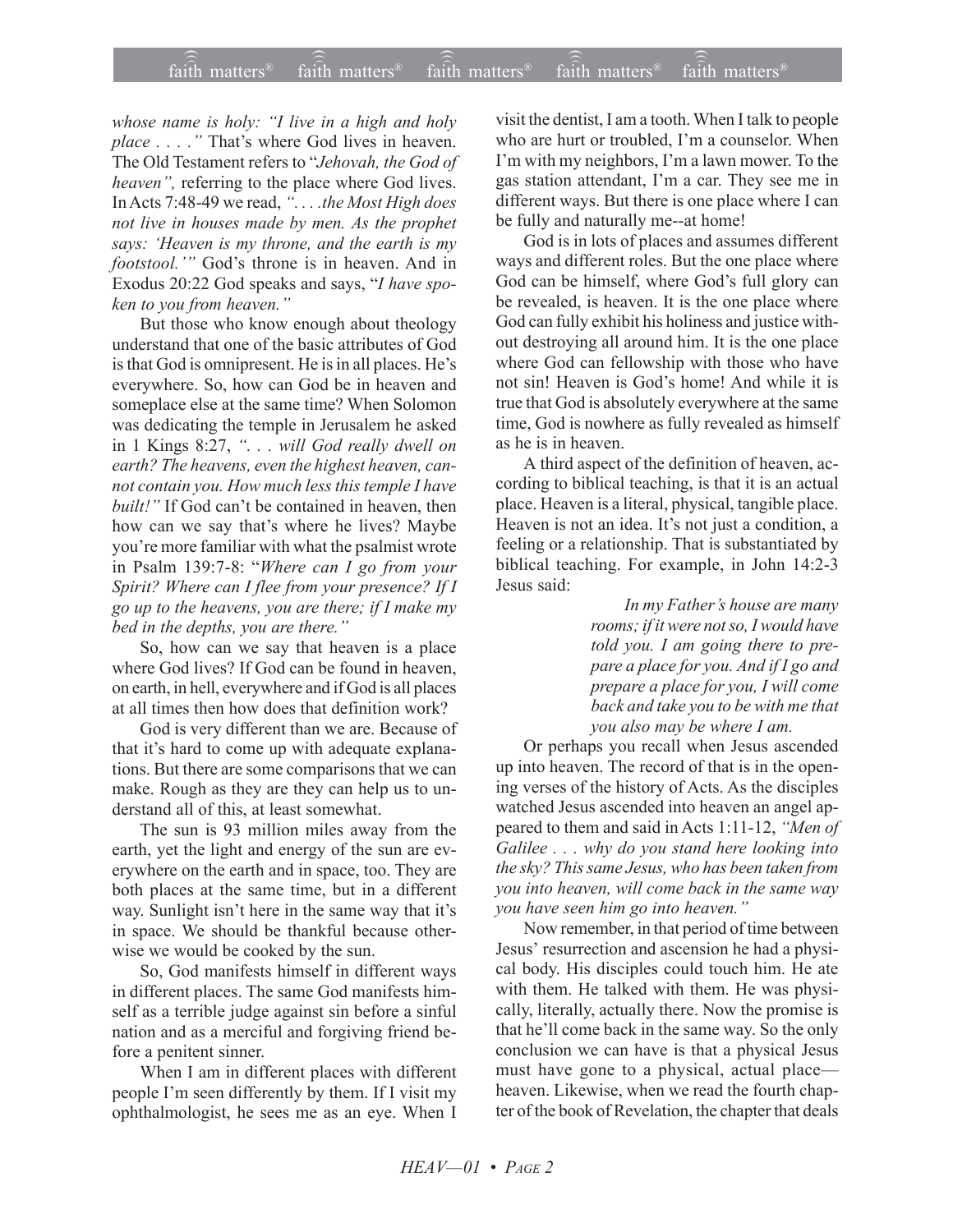with heaven, we find there again that heaven is described as a physical place.

While the Bible, on the one hand, teaches that heaven is a real place, on the other hand, the Bible is rather secretive about the location of heaven. The location of heaven is unrevealed.

Do you remember some years ago when Soviet cosmonaut Gherman Titov circled the earth 17 times and said that he "looked into space and did not see God"? I wish he had asked me. I would have told him he wasn't going to see God. And he didn't see heaven, either. God has kept the location of heaven a secret.

The biblical description of "up" need not be

misconstrued to say that the Bible teaches a flat earth and universe. The Bible communicates ideas in simple ordinary language that ordinary people understood,

not in scientific terminology. We frequently use the same type of language. For example, we could watch a plane take off from the airport and say that the plane went up into the sky. Twelve hours later, when the world has spun around 180 degrees, would we then say that another plane has gone down into the sky? Of course not! So when the Bible refers to heaven as being "up" that is not coming across with a flat-earth unscientific approach. It's simply using what is called phenomenal logical language. It is recognizing the way things are and using descriptive language to communicate that.

Heaven is sometimes misconstrued to be very distant. In fact, it may be closer than we think. For example, the room which you are in is filled with the sights and sounds of radio and TV signals. We do not experience them unless we are properly tuned receivers. Nevertheless, they are very much here. In the same way, heaven may be a very close place which we are not yet tuned to receive.

You may remember the Old Testament story of Elisha and his servant just before a massive battle between the Israelites and the Syrians. The servant couldn't understand how Elisha could be so calm when it was obvious that there was about to be a slaughter and he would be part of it. In 2 Kings 6:16

we read that Elisha told him, *"Don't be afraid ...*. *Those who are with us are more than those who are with them.* " Then Elisha prayed and said:

> *ìO Lord, open his eyes so he may see.î Then the Lord opened the servants eyes, and he looked and saw the hills full of horses and chariots of fire all around Elisha.*

They were actually, literally there. They were supernatural beings, but he couldn't see them because he wasn't equipped to see them. Never assume that those things which we cannot see do not exist! The point here is that heaven's location is not known, but perhaps heaven's location is very near.

> Maybe that's not enough for you. You want more. You want a concrete definition that you can write down on a piece of paper. I'm not sure we can do that. The fact is that an adequate description of heaven couldn't be com-

prehended by our mortal minds. We wouldn't understand it if we heard it. There are relatively few recorded instances of people who have been to heaven and have then walked this earth in a normal life. And the reports of what it as like are skimpy at best. When the apostle Paul writes to the Corinthians he describes the visit of a man to heaven. A lot of people think Paul was talking about himself. Paul wrote in 2 Corinthians 12, *<sup>'</sup>I*</sup> *know a man in Christ who . . . was caught up to the third heaven . . . . He heard inexpressible* things, things that man is not permitted to tell.<sup>"</sup>

Paul also wrote something that is important to us because someday we will experience what that man who went to heaven experienced when he wrote in 1 Corinthians 13:12, "*Now we see but a poor reflection as in a mirror; then we shall see face to face. Now I know in part; then I shall know fully, even as I am fully known.*"

Some years ago an orphan boy was cared for by a vile and cruel old woman who misused and hurt him. She made him beg and steal money. He was underfed and beaten. One of his few pleasures in life was looking at the toys in the store window. He could look, but never touch. He never had any toys of his own!

## *Never assume that those things which we cannot see do not exist!*